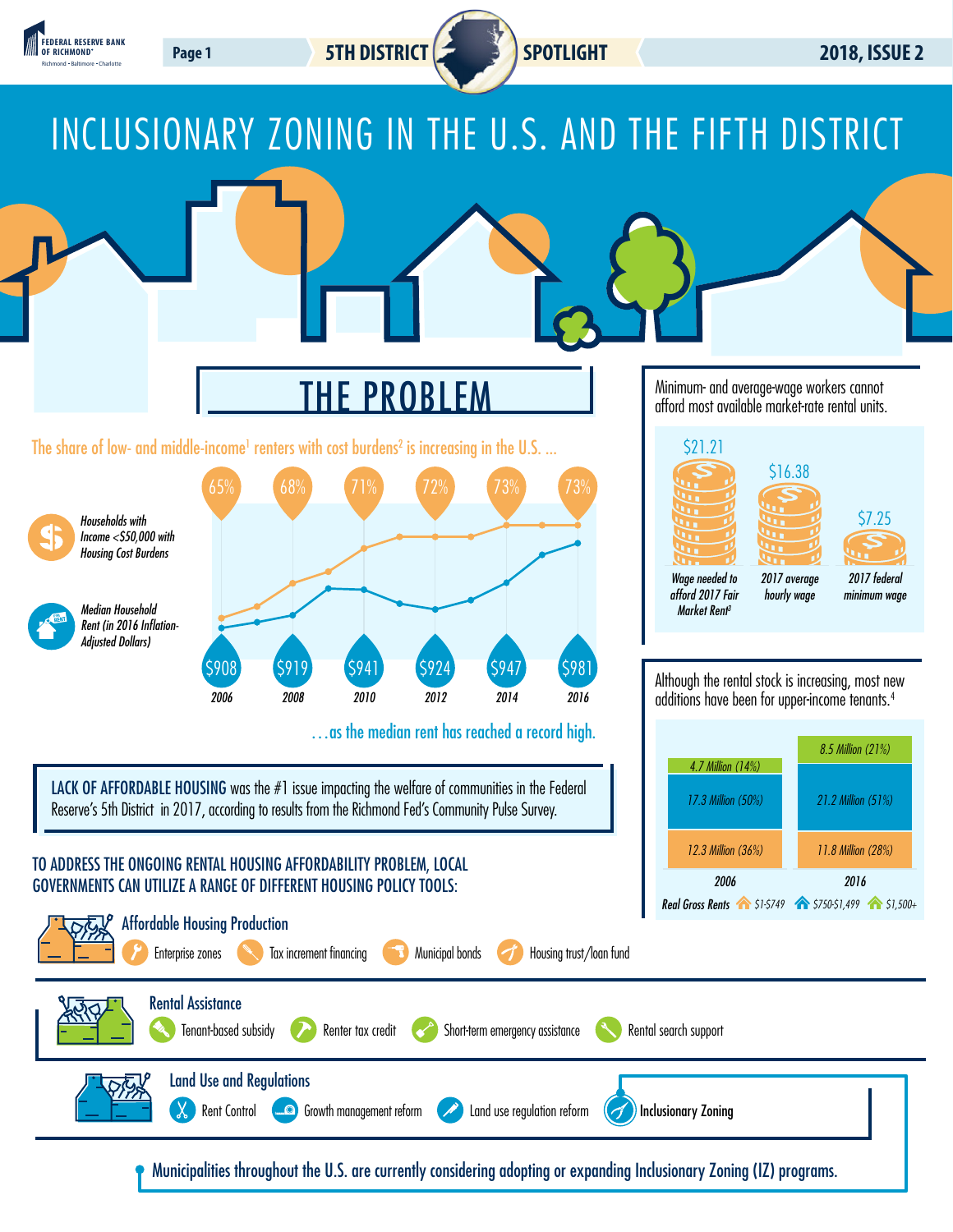



# WHAT IS INCLUSIONARY ZONING?

## IZ PROGRAMS TYPICALLY DO EACH OF THE FOLLOWING:



Impel developers to produce more housing that is affordable for low- or middle-income renters and, less commonly, homeowners.



Require or incentivize developers to set aside a portion of units in a market-rate residential development for low- or moderate-income households.



Capitalize on market growth to encourage developers to produce new affordable housing, unlike other programs that use direct subsidies.

HOW DOES INCLUSIONARY ZONING WORK?



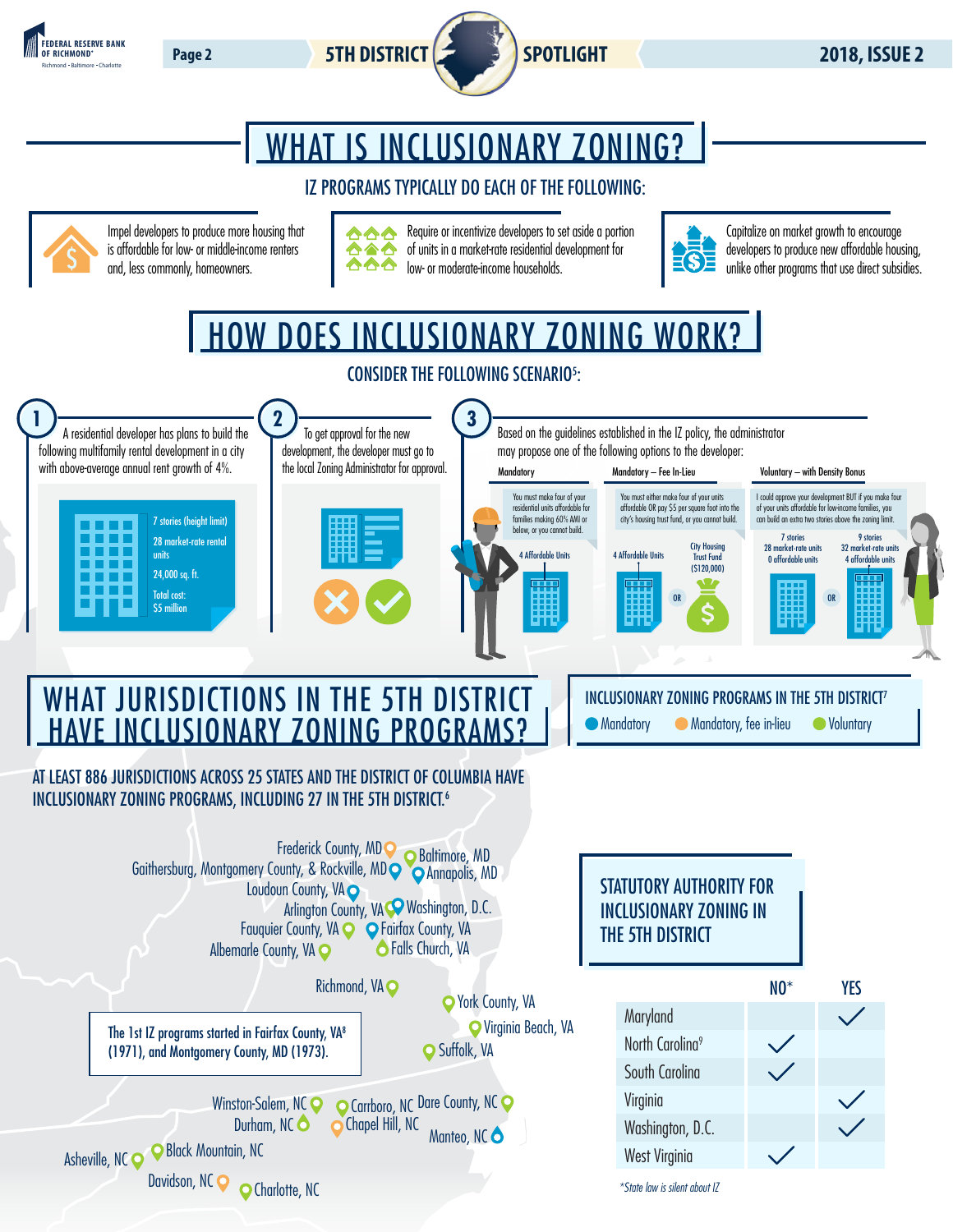



## DOES INCLUSIONARY ZONING WORK?

## SOME IZ PROGRAMS ARE MORE EFFECTIVE AT PRODUCING AFFORDABLE RENTAL HOUSING THAN OTHERS. SUCCESS DEPENDS ON:



## CONSIDER THE IMPACTS OF THE FOLLOWING DIFFERENT IZ PROGRAMS:



| omery County, MD                          |                                                                |                                                                | <b>Fairfax County, VA</b>                                   |  | <b>Winston-Salem, NC</b>                                       |                         |
|-------------------------------------------|----------------------------------------------------------------|----------------------------------------------------------------|-------------------------------------------------------------|--|----------------------------------------------------------------|-------------------------|
| ation (2016):                             | 1,043,863                                                      | Population (2016):                                             | 1,138,652                                                   |  | Population (2016):                                             | $\overline{2}$          |
| an Rent (2016):                           | \$1,662                                                        | Median Rent (2016):                                            | \$1,774                                                     |  | Median Rent (2016):                                            | S                       |
| ian Rent Change, 2006-2016                | 13%                                                            | Real Median Rent Change, 2006-2016                             | 13%                                                         |  | Real Median Rent Change, 2006-2016                             | 5                       |
| Z Program Adopted:                        | 1973                                                           | Year IZ Program Adopted:                                       | 1990                                                        |  | Year IZ Program Adopted:                                       | 1                       |
| am Type:                                  | <b>Mandatory</b>                                               | Program Type:                                                  | Mandatory*                                                  |  | Program Type:                                                  | V                       |
| able Units Required:                      | $12.5% - 15%$                                                  | Affordable Units Required:                                     | $6\% - 12.5\%$                                              |  | Affordable Units Required:                                     | $\overline{\mathbf{2}}$ |
| 5,065                                     | 27,311                                                         | *on small multifamily buildings only<br>1,305                  | 20,204                                                      |  | ** with Density Bonus<br>*** of units built above height limit |                         |
| fordable Rental<br>s Produced,<br>73-2016 | Low-Income Affordable<br><b>Rental Housing</b><br>Gap, 10 2016 | <b>Total Affordable Rental</b><br>Units Produced,<br>1990-2016 | Low-Income Affordable<br><b>Rental Housing</b><br>Gap, 2016 |  | <b>Total Affordable Rental</b><br>Units Produced,<br>1994-2016 | Low-I<br>Re             |

## Winston-Salem, NC

| Population (2016):                 | 242,200        |  |  |
|------------------------------------|----------------|--|--|
| Median Rent (2016):                | <b>\$745</b>   |  |  |
| Real Median Rent Change, 2006-2016 | 5%             |  |  |
| Year IZ Program Adopted:           | 1994           |  |  |
| Program Type:                      | Voluntary**    |  |  |
| Affordable Units Required:         | $20 - 40\%***$ |  |  |



Production of no affordable units in Winston-Salem is primarily the result of:

• Higher construction costs for high-density projects • Existing low land costs that make increased density unnecessary